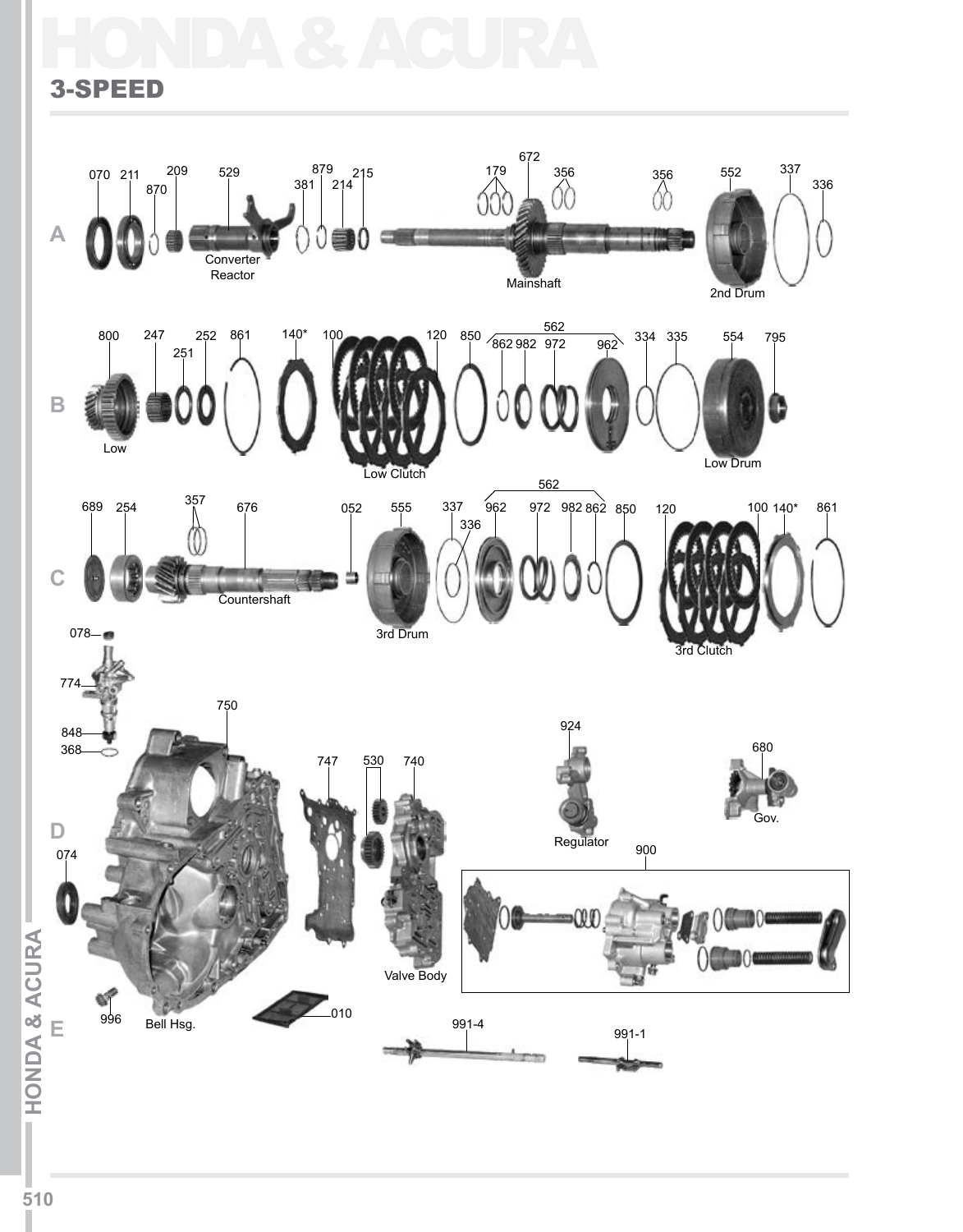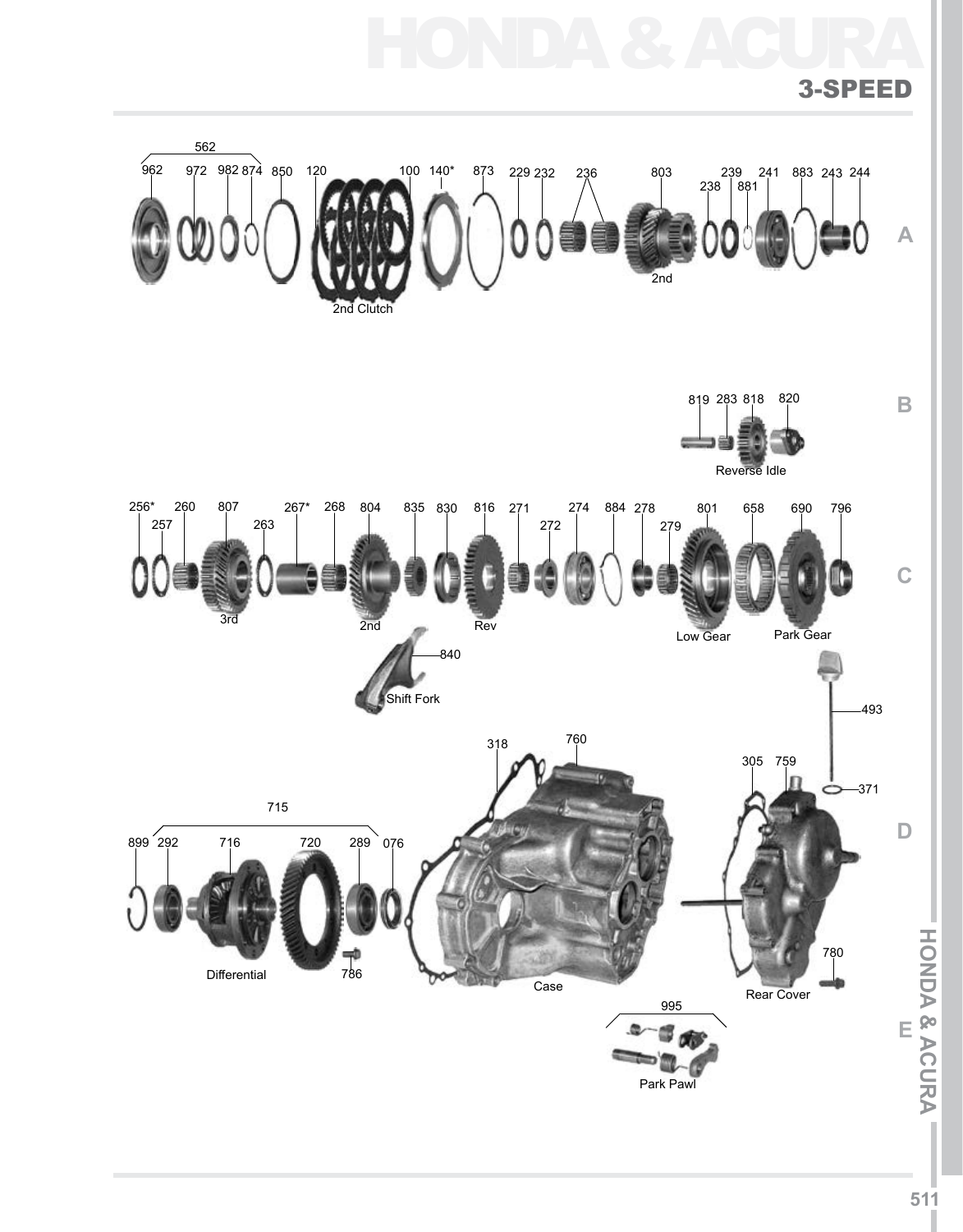## 3-Speed

| ILL# Part# |                                        | QTY | REF# |
|------------|----------------------------------------|-----|------|
|            | <b>OVERHAUL KITS</b>                   |     |      |
|            | <b>MASTER L/STEEL KITS</b>             |     |      |
|            |                                        |     |      |
|            | <b>MASTER W/STEELS KITS</b>            |     |      |
|            |                                        |     |      |
|            | <b>FILTERS</b>                         |     |      |
|            |                                        |     |      |
|            | <b>METAL CLAD SEALS</b>                |     |      |
|            |                                        |     |      |
|            |                                        |     |      |
|            |                                        |     |      |
|            |                                        |     |      |
|            |                                        |     |      |
|            |                                        |     |      |
|            | <b>FRICTIONS</b>                       |     |      |
|            |                                        |     |      |
|            | <b>STEELS</b>                          |     |      |
|            |                                        |     |      |
|            |                                        |     |      |
|            | <b>PRESSURE PLATES</b>                 |     |      |
|            |                                        |     |      |
|            |                                        |     |      |
|            |                                        |     |      |
|            |                                        |     |      |
|            |                                        |     |      |
|            |                                        |     |      |
|            |                                        |     |      |
|            |                                        |     |      |
|            |                                        |     |      |
|            | <b>SEALING RINGS</b>                   |     |      |
|            |                                        |     |      |
|            | <b>GASKETS &amp; RUBBER COMPONENTS</b> |     |      |
|            |                                        |     |      |
|            |                                        |     |      |
|            | <b>HARD PARTS</b>                      |     |      |
|            |                                        |     |      |